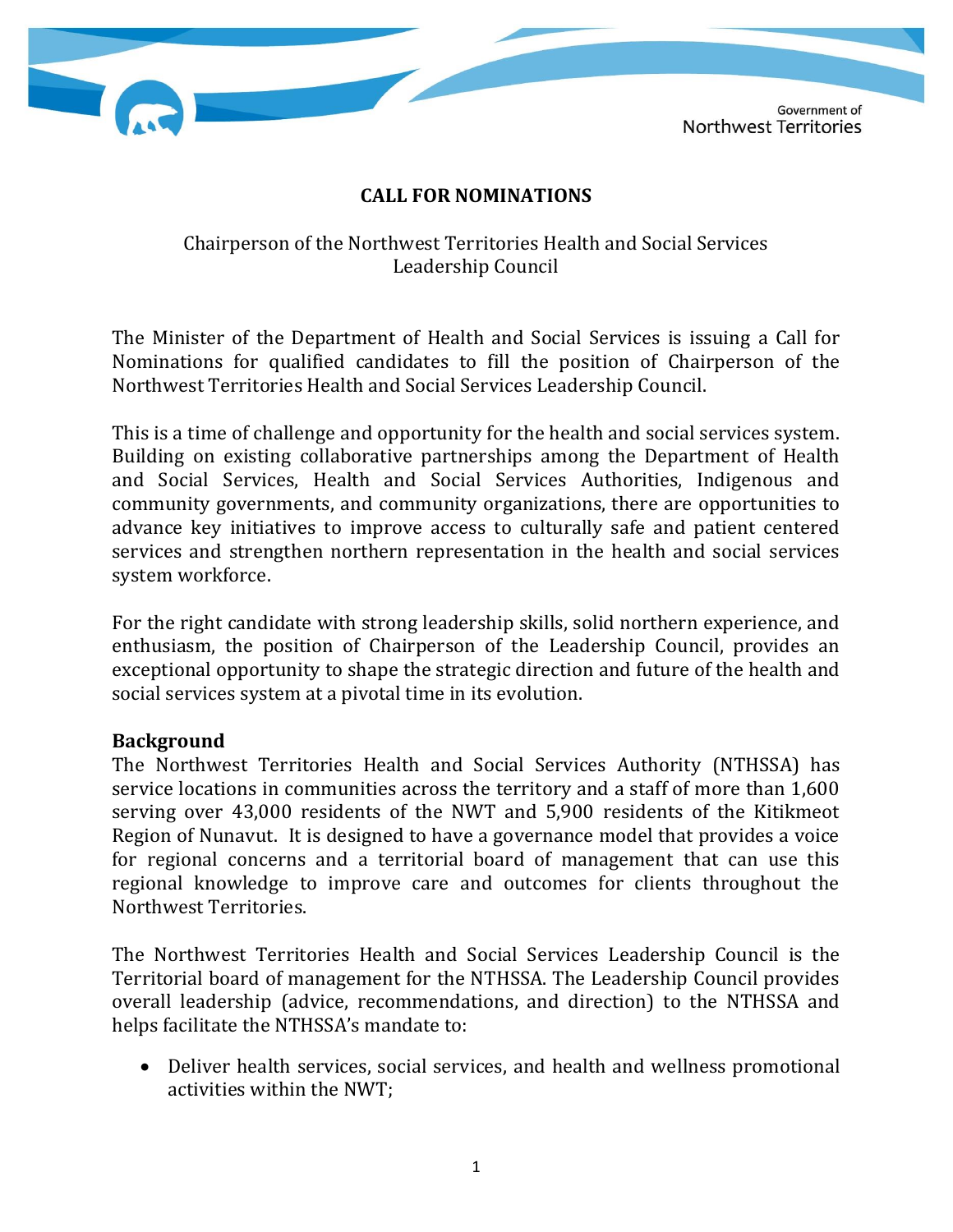- Manage, control and operate each health and social service facility for which the NTHSSA is responsible; and
- Manage the financial, human, and other resources necessary to perform the NTHSSA's duties.

The Leadership Council is accountable to the Minister of Health and Social Services and provides advice to the Minister on strategic directions for particular health and social services, and programs related to those services.

The Leadership Council is made up of nine (9) members; a Chairperson, as appointed by the Minister, the chairperson of each Regional Wellness Council (6), the chairperson of the Tłįcho Community Services Agency; and the Deputy Minister of the Department of Health and Social Services (ex-officio and non-voting).

# **Leadership Role of Chairperson**

The Chairperson ensures the overall effectiveness and accountability of the Leadership Council through consensus building and responsible decision making, and also acts as the principle interface between the Council and the Minister. The Chairperson ensures that the Authority's communications protocol addresses the needs of all stakeholders and is the spokesperson for the Leadership Council.

#### **Responsibilities of Chairperson**

The Chairperson works with the Regional Wellness Council chairs to represent the views and perspectives of residents and advise and provide input on health and social programs and services.

The Chairperson, working with the CEO of the NTHSSA:

- Acts as a liaison between the CEO and the Council;
- Ensures the CEO is aware of concerns and expectations of the Council, the Minister and other stakeholders;
- Participates in the Governance and Human Resources Committee led review of the CEO's performance, and ensures implementation of the talent management succession and development plans of the CEO; and
- Seeks to ensure that the CEO presents to the Council all information necessary to allow the Council to effectively discharge its responsibilities

The Chairperson calls and conducts regular and special meetings of the Leadership Council. The Chairperson determines the agenda with input from the Members, the CEO or any other sources, as the Chairperson may consider appropriate. It is the responsibility of the Chairperson to preside at all meetings of the Leadership Council.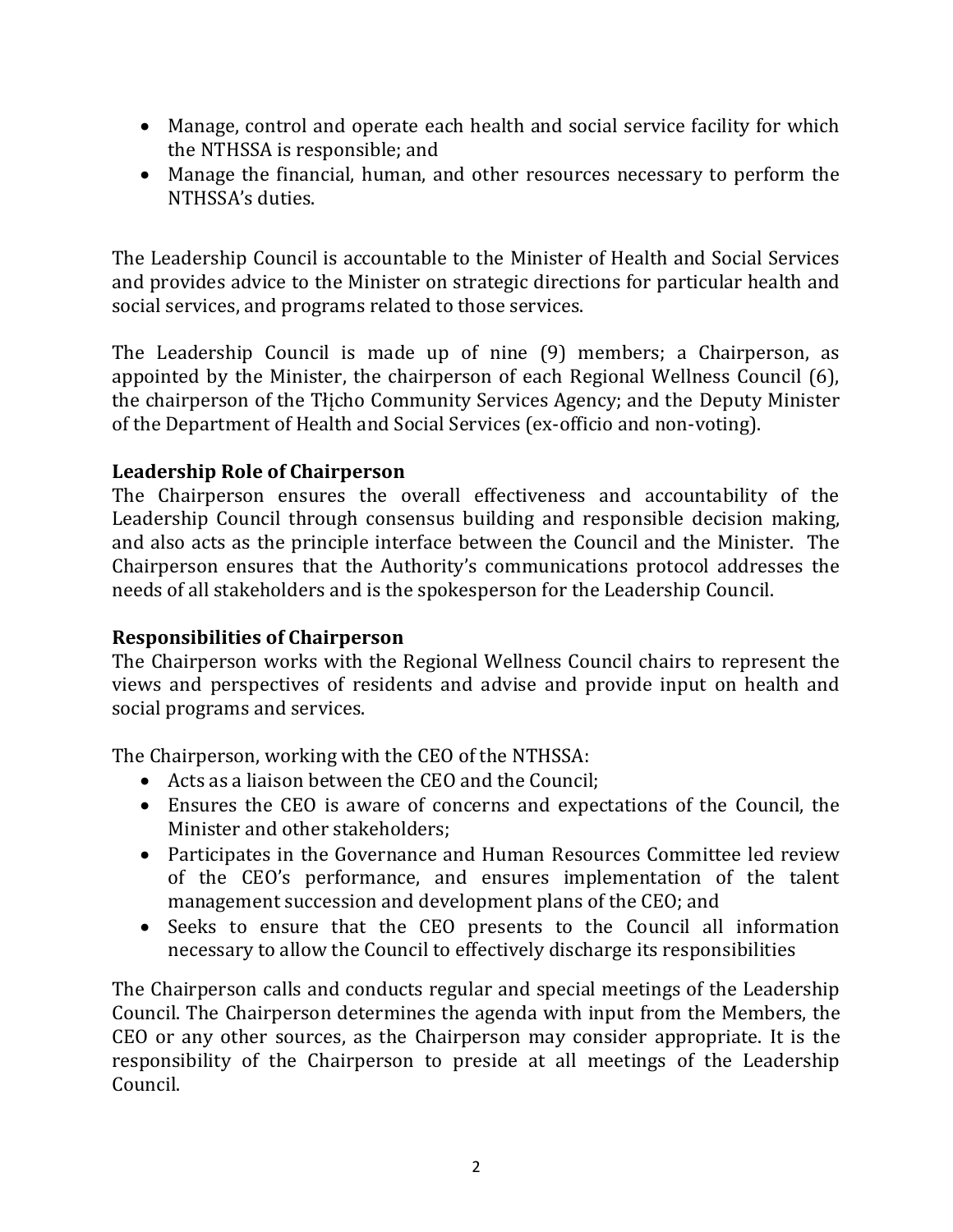The Chairperson also:

- Signs documents as authorized by the Council and performs other duties as the Leadership Council and Minister may direct; and carries out his or her functions as required by the *[Hospital Insurance and Health and Social Services](https://www.justice.gov.nt.ca/en/files/legislation/hospital-insurance-and-health-and-social-services-administration/hospital-insurance-and-health-and-social-services-administration.a.pdf)  [Administration Act](https://www.justice.gov.nt.ca/en/files/legislation/hospital-insurance-and-health-and-social-services-administration/hospital-insurance-and-health-and-social-services-administration.a.pdf)*.
- Takes all necessary steps to see that the Officers and Members of the Leadership Council perform their respective duties;
- Has the leadership skills required for effective corporate governance;
- Is experienced in strategic and financial management; and
- Understands the territorial and national contexts for the planning, organization and delivery of programs in respect of health services and social services;

As required by legislation, the person appointed as Chairperson of the Leadership Council must be:

- A Canadian citizen or permanent resident as defined by the *Immigration and Refugee Protection Act;*
- A resident of the NWT for at least 6 months immediately before appointment;
- At least 19 years of age;
- Knowledgeable regarding the purpose, roles and responsibilities of the Leadership Council and NTHSSA;
- Experienced with a proven track record for financial and strategic management and corporate governance;
- Knowledgeable regarding the NWT and Canadian contexts for the planning, organization and delivery of programs in respect of health and social services;
- Available for and committed to full participation as Chairperson;
- Committed to the highest ethical standards;
- Prepared to sign a statement of ethics and confidentiality related to their duties;
- Able to demonstrate they are not in a position of conflict with respect to their role as Chairperson;
- Clear that their ultimate accountability is to the Minister of Health and Social Services;
- Willing to accept the obligations and constraints of being Chairperson of the Leadership Council which is part of one health and social services system; and
- A role model for healthy living.

There are factors that would make a person ineligible to be Chairperson of the Leadership Council, including:

• If they or their spouse work for or provide services for the health and social services system; or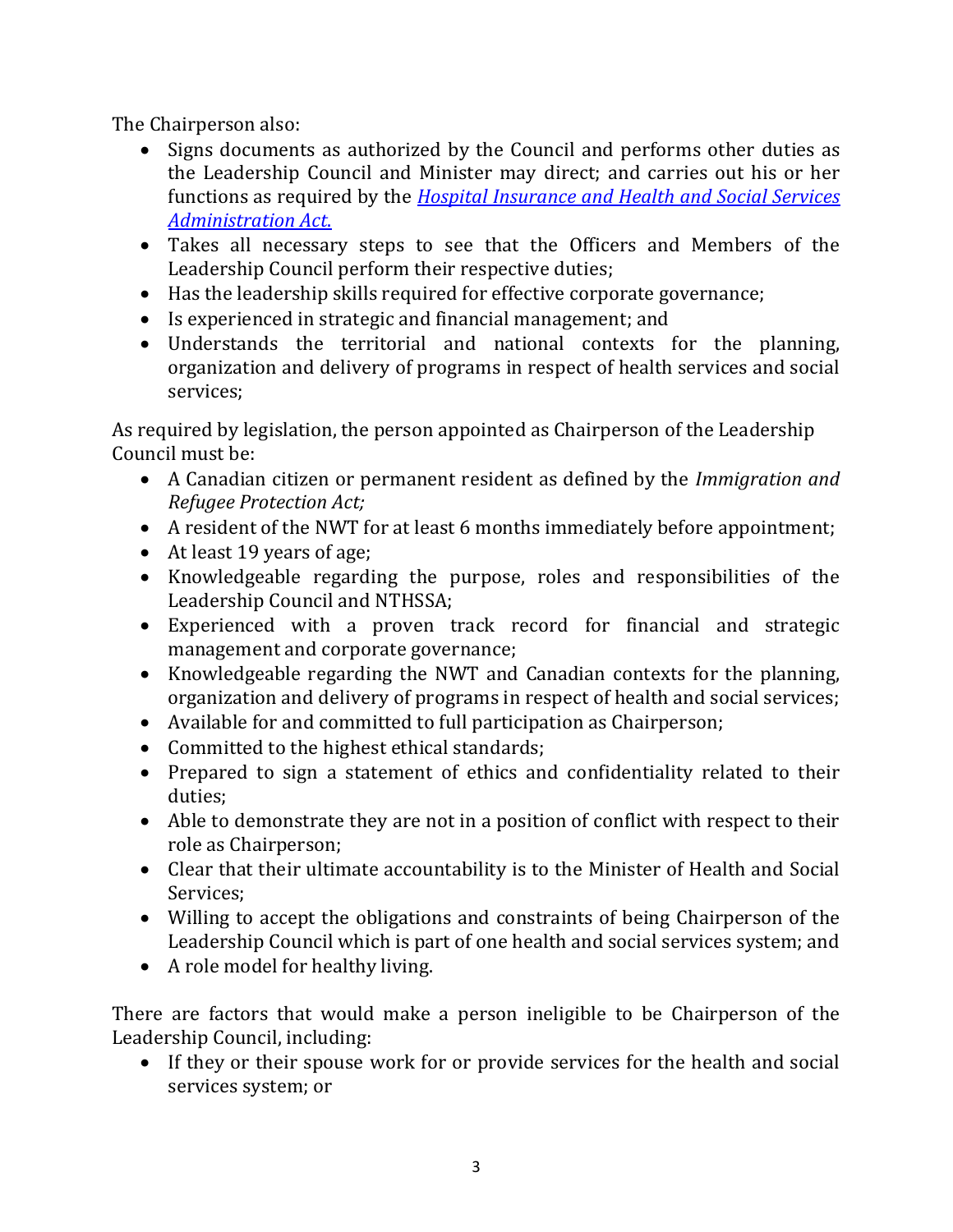- If they or their spouse are an employee, financial advisor or official of an organization that represents employees or other persons in the health and social services system; or
- If they are a physician, dentist or other health professional with privileges at a health or social services facility; or
- If they are an auditor or solicitor (lawyer) for NTHSSA, Hay River HSSA or Tłįcho Community Services Agency; or
- If they are a Member of the Legislative Assembly or a Member of the Parliament of Canada; or
- If they are a justice of the peace, a territorial judge, a justice of NWT Supreme Court; or
- If they have a direct or indirect conflict of interest with the Leadership Council or the NTHSSA;
- If they have held the office of Chairperson of the Leadership Council for 6 consecutive years, or
- If they have, within the last three years, been convicted of an offence under the *Criminal Code* and were sentenced to a term of imprisonment.

# **Remuneration and Benefits**

Honoraria and per diem rates are provided to support this position. Support services for the Chairperson position are provided through the NTHSSA.

The nomination must be made on the nomination form and must include two (2) letters of support from residents, local governments, or organizations in the Northwest Territories.

I have attached nomination forms for your information and convenience. I encourage you to share this information and welcome qualified and eligible nominees to serve as the Chairperson of the Northwest Territories Health and Social Services Leadership Council.

Please send all completed nomination forms and support documents to:

Minister of Health and Social Services c/o Deputy Minister Department of Health and Social Services Box 1320 7<sup>th</sup> floor, Tatsaotìne Building 5015-49th Street Yellowknife NT X1A 2L9

Or fax to: 867-873-0266